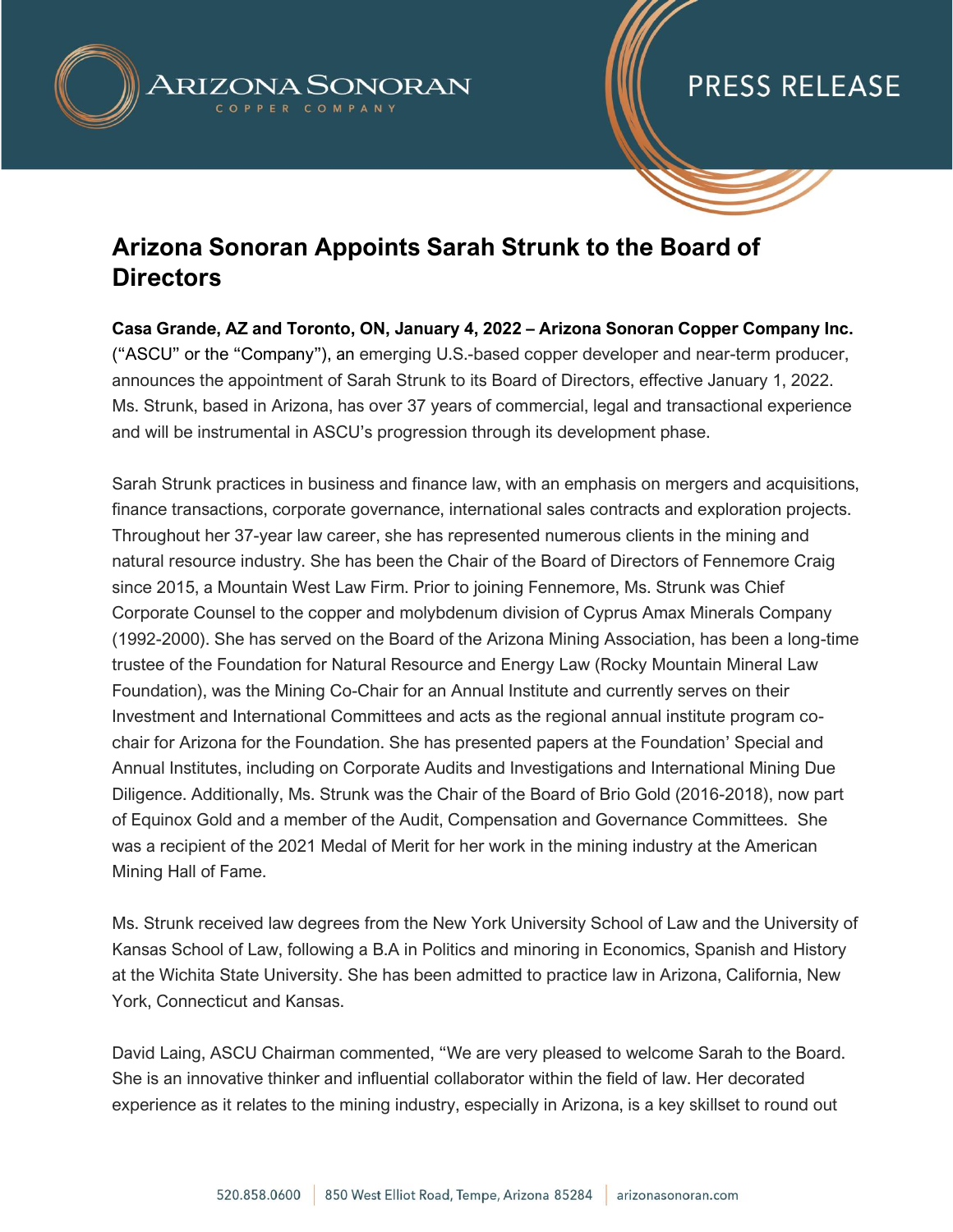

# PRESS RELEASE

the current-engineer heavy Board of Directors as we continue the development of the Cactus Mine. She is a key member of every team she joins, and we are keen to begin working with Sarah."

*Neither the TSX nor the regulating authority has approved or disproved the information contained in this press release.* 

**About Arizona Sonoran Copper Company (**[www.arizonasonoran.com](http://www.arizonasonoran.com/) **|** [www.cactusmine.com](http://www.cactusmine.com/)**)**

ASCU's objective is to become a mid-tier copper producer in the near term with low operating costs, develop the Cactus Project that could generate robust returns for investors, and provide a long term sustainable and responsible operation for the community and all stakeholders. The Company's principal asset is a 100% interest in the Cactus Project (former ASARCO, Sacaton mine) which is situated on private land in an infrastructure-rich area of Arizona. The Company is led by an executive management team and Board which have a long-standing track record of successful project delivery in North America complemented by global capital markets expertise.

#### **For more information:**

Alison Dwoskin, Director, Investor Relations 647-233-4348 [adwoskin@arizonasonoran.com](mailto:adwoskin@arizonasonoran.com)

George Ogilvie, President, CEO and Director 416-723-0458 [gogilvie@arizonasonoran.com](mailto:gogilvie@arizonasonoran.com)

### **Forward-Looking Statements**

This news release contains forward-looking statements. Forward-looking statements contained in this new release includes, but are not limited to, the intentions of ASCU to complete the Offering, the planned use of the proceeds of the Offering and future development and financial prospects of the Cactus Project. Forward-looking statements involve known and unknown risks, uncertainties and other factors which may cause the actual results, performance or achievements of ASCU to be materially different from any future results, performance or achievements expressed or implied by the forward-looking statements. Factors that could affect the outcome include, among others: future prices and the supply of metals; the results of drilling; inability to raise the money necessary to incur the expenditures required to retain and advance the properties; environmental liabilities (known and unknown); general business, economic, competitive, political and social uncertainties;